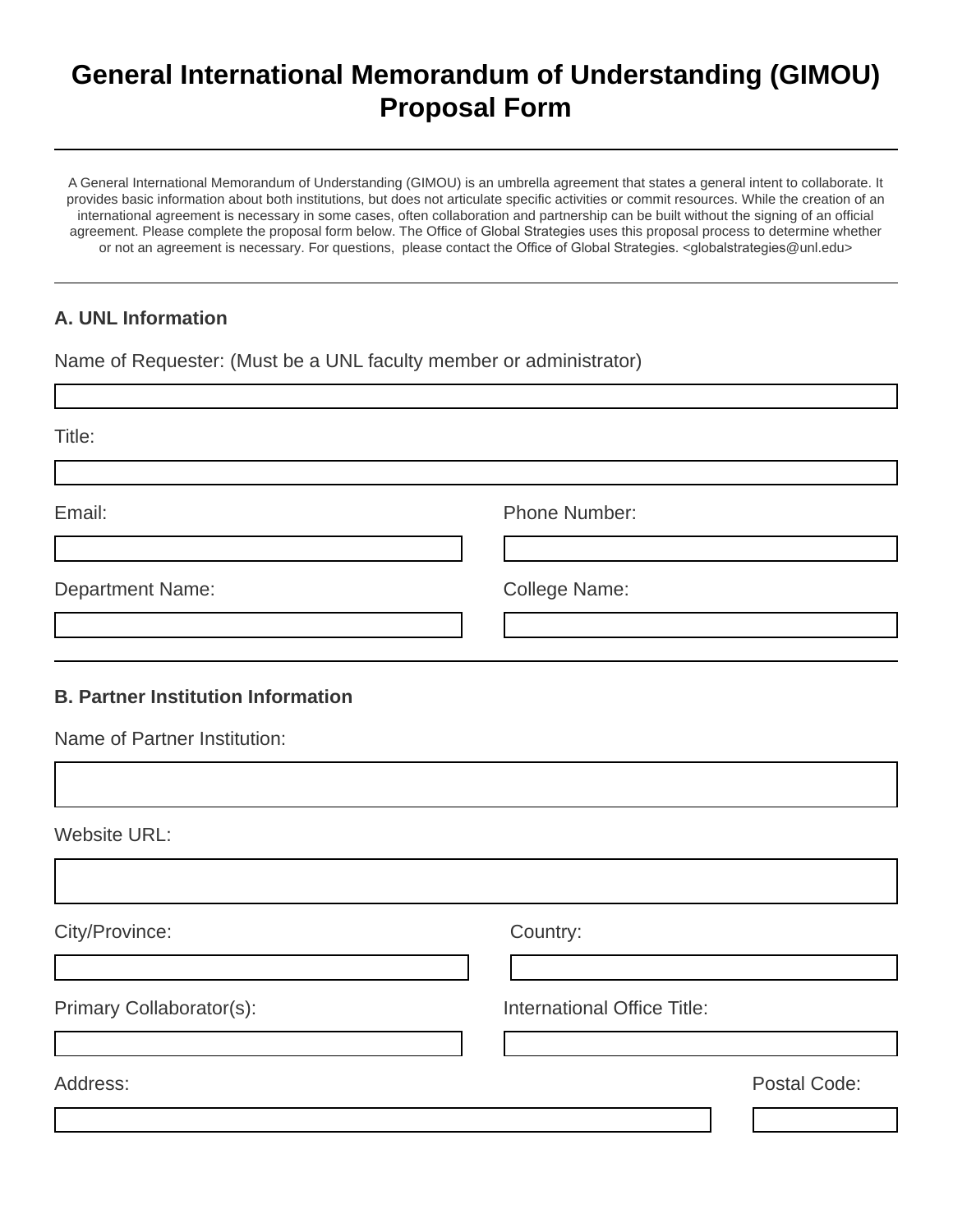| . . |  |
|-----|--|

E-mail Phone:

## **C. Proposal & Background**

1. What are the expected outcomes of the proposed agreement?

2. What types of collaboration or partnerships are currently in place?

3. How would a formal agreement with the proposed institution enhance UNL's international engagement efforts?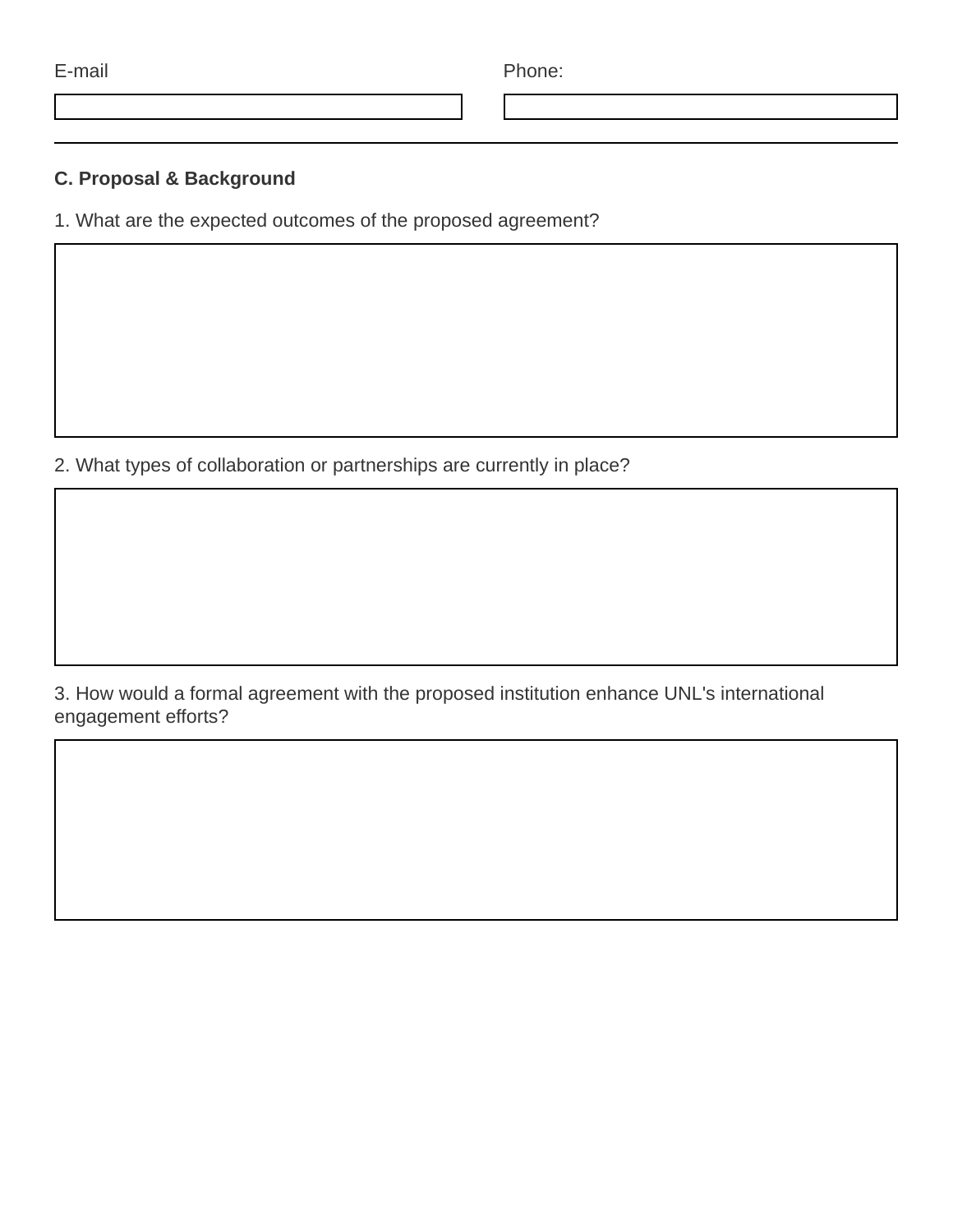4. Describe how this partnership and agreement would support UNL's mission and strategic priorities.

5. Please describe the current level of interest in this partnership by relevant stakeholders: fellow faculty, departmental or college leadership, students, etc.

6. Is a formal international agreement necessary for this partnership, or would a letter of support from departmental or university officials be sufficient?

## **D. Research Compliance**

If you've already begun a research collaboration with the proposed partner institution, please complete the following information.

Name of primary faculty collaborator abroad:

Description of research/collaboration: